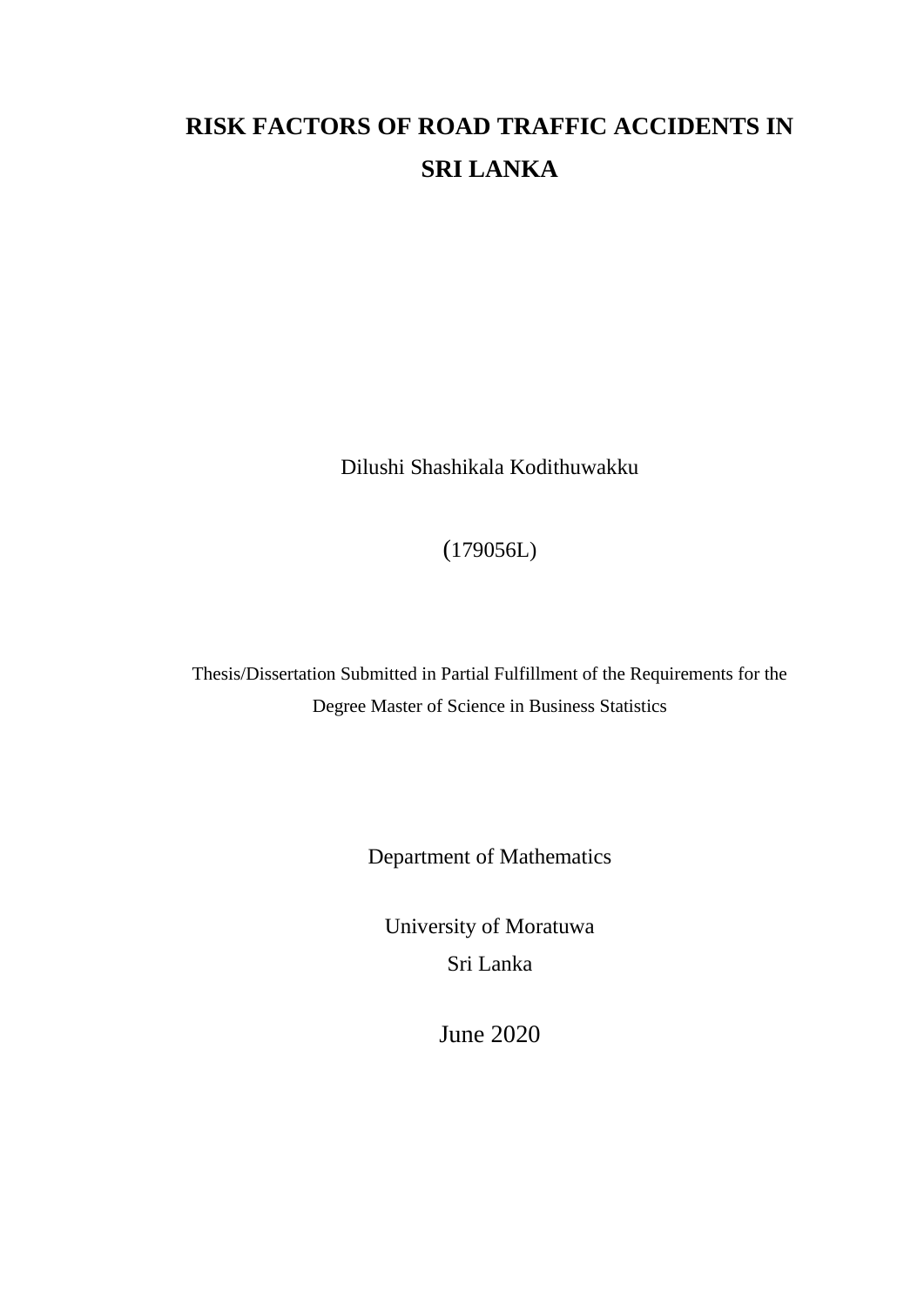#### **DECLARATION**

<span id="page-1-0"></span>I declare that this is my own work and this dissertation does not incorporate without acknowledgement any material previously submitted for a Degree or Diploma in any other University or institute of higher learning and to the best of my knowledge and belief it does not contain any material previously published or written by another person except where the acknowledgement is made in the text.

Also, I hereby grant to University of Moratuwa the non-exclusive right to reproduce and distribute my thesis/dissertation, in whole or in part in print, electronic or other medium. I retain the right to use this content in whole or part in future works (such as articles or books).

Signature: Date: Date:

The above candidate has carried out research for the Masters/MPhil/PhD Dissertation under my supervision.

Name of the supervisor:

Signature of the supervisor: Date :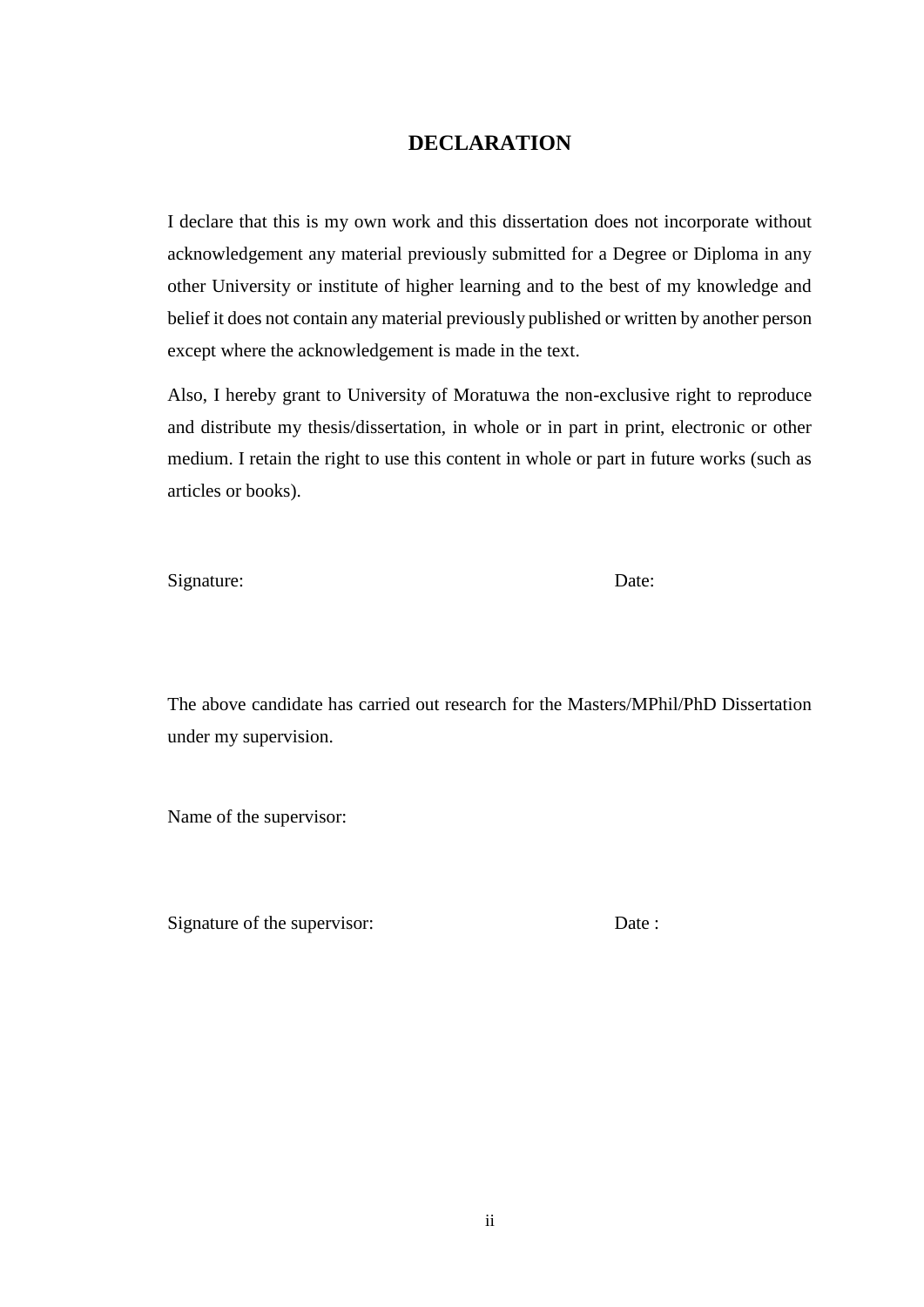#### **Abstract**

<span id="page-2-0"></span>Road Traffic Accidents (RTAs) are one of the most prominent public health problems as it is a leading cause of death by injury and all deaths globally. This study therefore intended determine the risk factors associated with RTAs in Sri Lanka (2005 - 2019) based on data driven decision making (DDDM) which would be useful for decision makers. The results were obtained using analysis of 2 - way frequency tables, logistic regression and factor analysis. The percentage of fatal accidents have increased from 6.1% (2005 - 2008) to 7.2% (2013 - 2019), while damage have been dropped from 44.1% to 35.5% during the same period. The percentage of grievous accidents have an increasing trend by rising from 14.1% (2005 - 2008) to 21.8% (2013 - 2019), while minor accidents have been dropped from 35.7% to 35.5% during the same period. It was found that all the attributes of road characteristics, time & environmental characteristics, vehicle characteristics and among all the attributes of human & accident characteristics (except gender) have significant association on severity of accident. The gender of the driver does not significantly influence on the severity of accident. The seven variables of causes of RTAs identified by the Sri Lanka Police can be classified into two factors namely (i) negligence of pedestrians and other external reasons and (ii) lack of attention of the driver. This was confirmed by the confirmatory factor analysis. The odds of happening fatal accidents in wet road surface 1.109 times higher than that it occurs in dry road surface. The odds of happening fatal accidents during night with improper street lighting is 1.518 times higher than that it occurs during daylight. The inferences derived from this study would be very useful for policy makers in order to minimize RTAs in Sri Lanka.

**Keywords:** *Key Causes, Risk Factors, Road Traffic Accidents, Severity of Accident*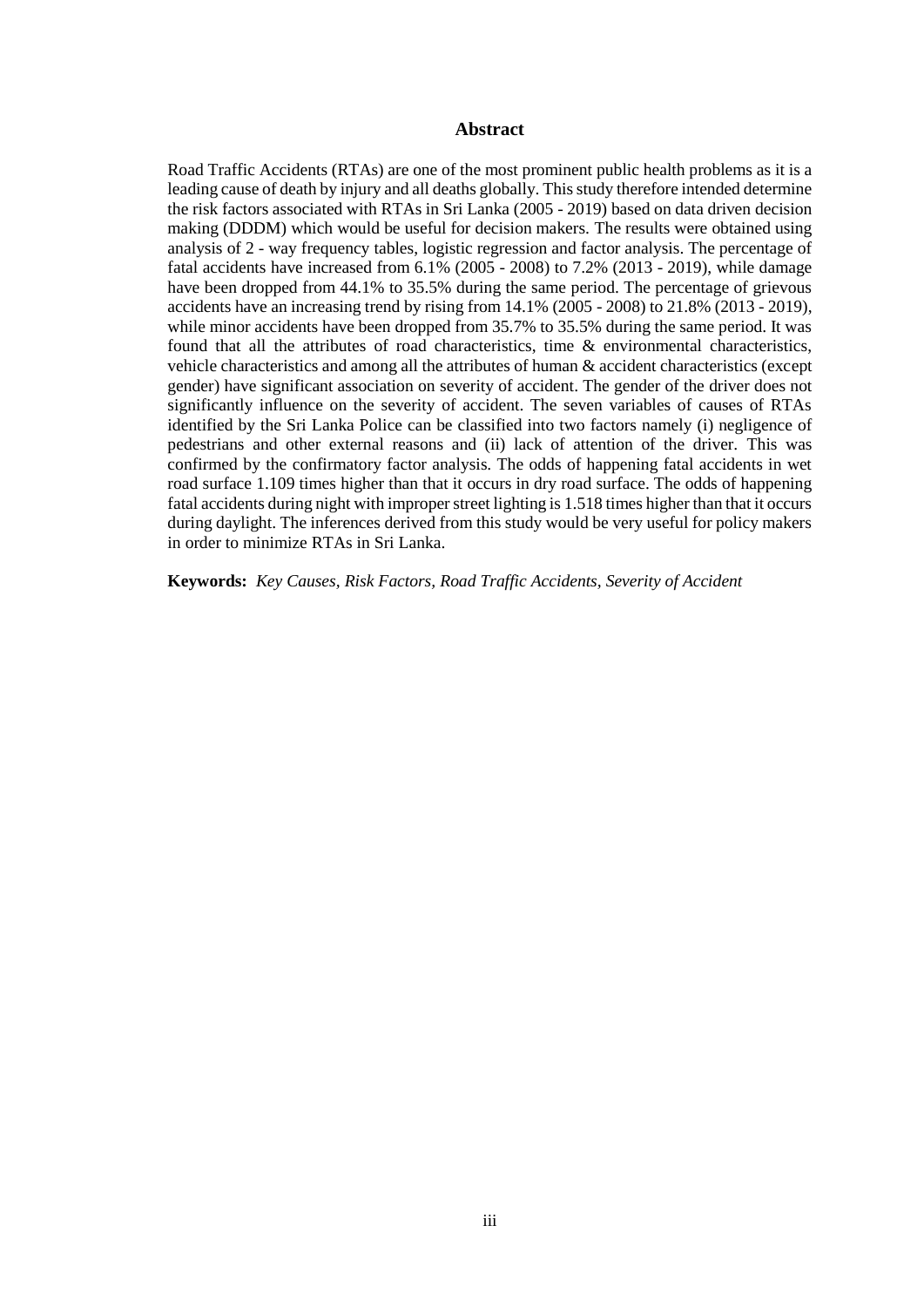#### **ACKNOWLEDGEMENTS**

<span id="page-3-0"></span>Apart from the effort of me, the success of this dissertation depends largely on the encouragement and guidelines of many others. I take this opportunity to express my gratitude to the people who have been instrumental in the successful completion of this dissertation.

First and foremost, I would like to give my gratitude to Prof. T. S. G. Peiris, Senior Professor in Applied Statistics, University of Moratuwa and the Course Coordinator of the M.Sc./Post Graduate Diploma in Business Statistics, for the valuable guidance and advices.

Also, my thankfulness to the Lecturer Panel of MSc. Business Statistics for providing the knowledge and guidance throughout the course.

I would like to express my thanks to Dr. Manjula Gunarathna, Head of Department of Social Statistics, Faculty of Social Sciences, University of Kelaniya for constant encouragement for the success of this dissertation.

My sincere gratitude to Department of Police, Sri Lanka for the provision of data regarding the Road Traffic Accidents.

Finally, an honorable mention goes to my family and friends for their support on me in completing this dissertation.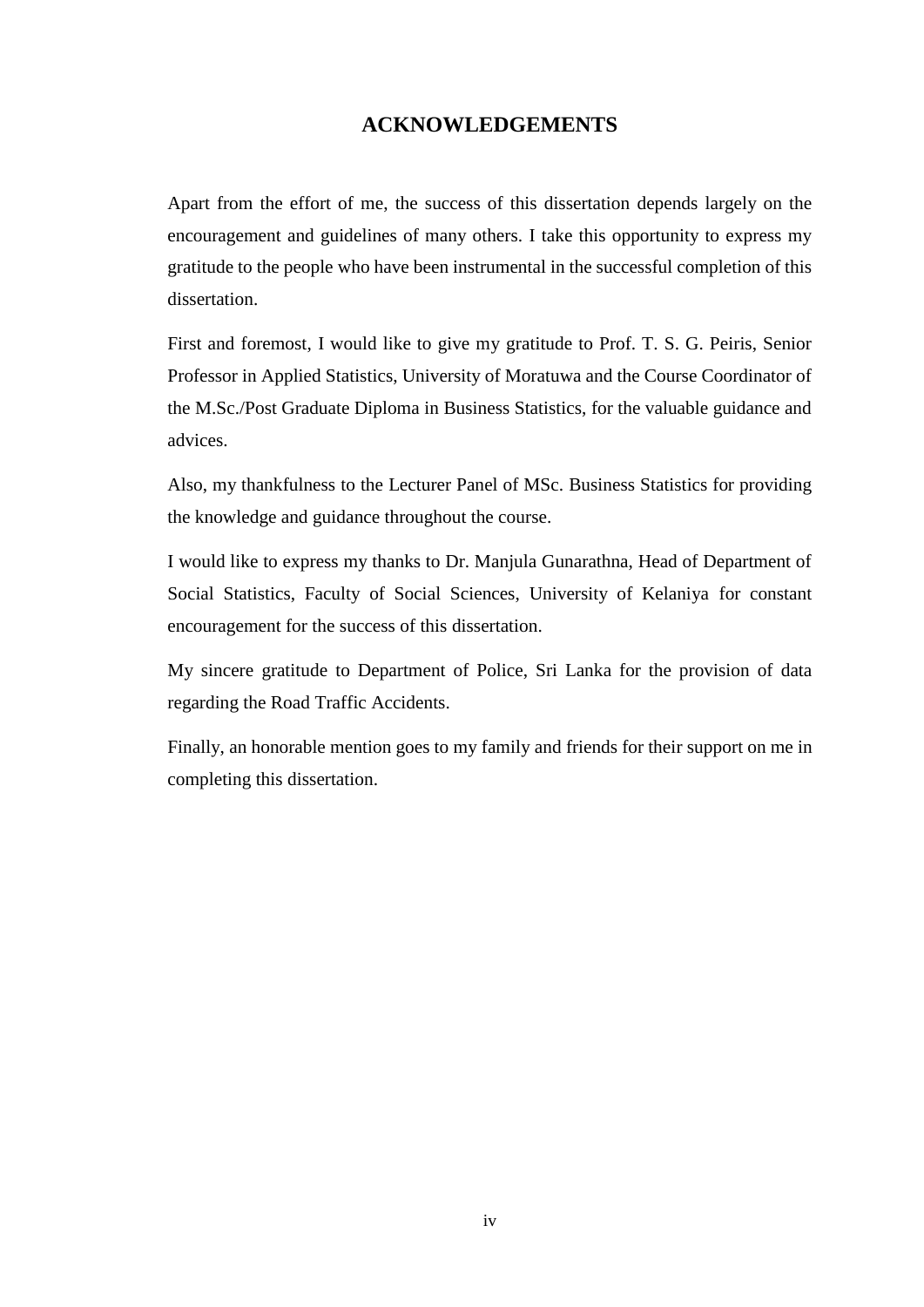# **TABLE OF CONTENT**

<span id="page-4-0"></span>

| 1.1.   |  |  |
|--------|--|--|
| 1.2.   |  |  |
| 1.3.   |  |  |
| 1.4.   |  |  |
| 1.5.   |  |  |
| 1.6.   |  |  |
| 1.7.   |  |  |
|        |  |  |
| 2.1.   |  |  |
| 2.1.1. |  |  |
| 2.2.   |  |  |
| 2.3.   |  |  |
| 2.4.   |  |  |
| 2.5.   |  |  |
| 2.6.   |  |  |
|        |  |  |
| 3.1.   |  |  |
| 3.5.   |  |  |
| 3.5.1. |  |  |
| 3.5.2. |  |  |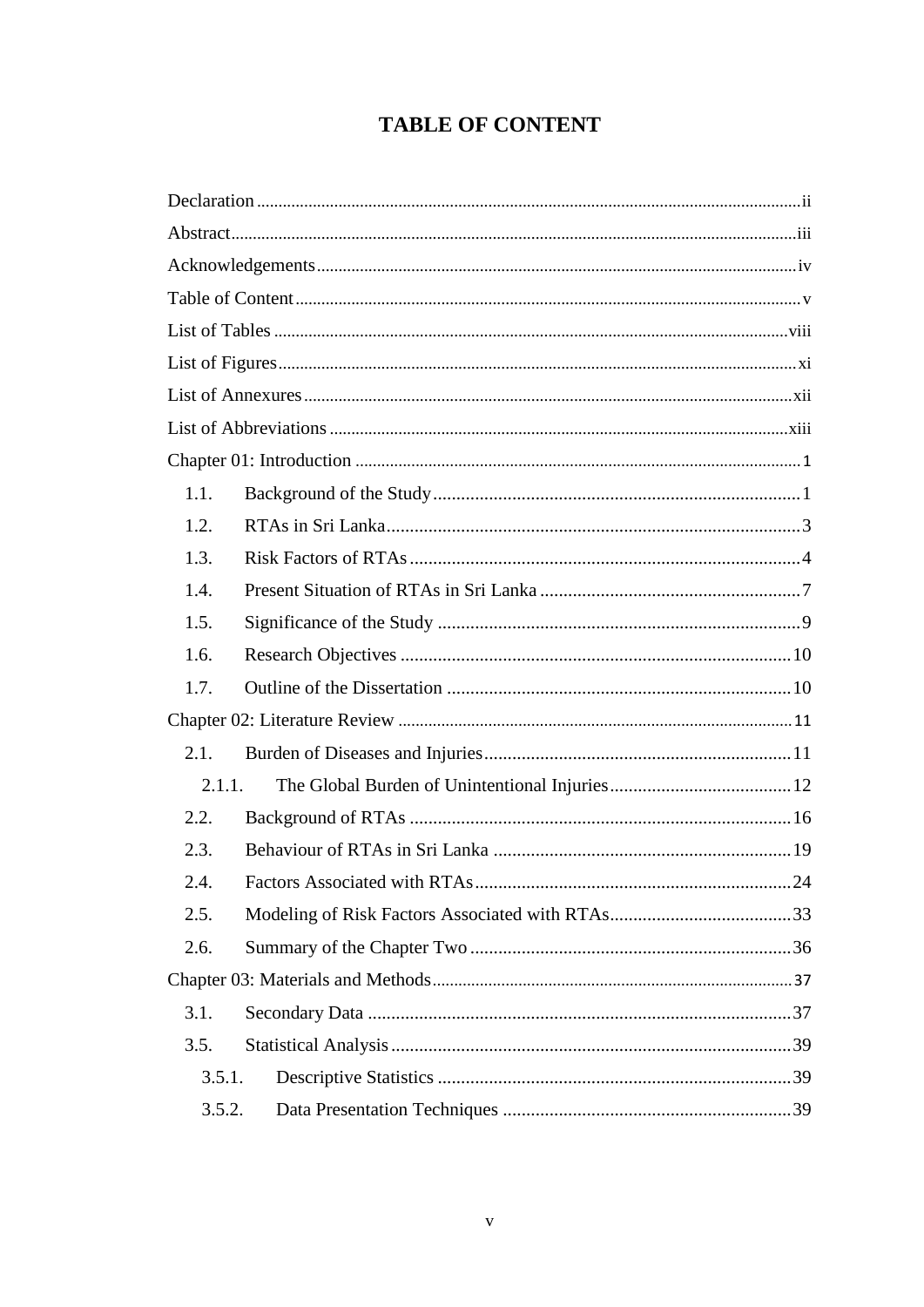| 3.5.3. |                                                                                  |  |
|--------|----------------------------------------------------------------------------------|--|
| 3.5.4. |                                                                                  |  |
| 3.5.5. |                                                                                  |  |
| 3.5.6. |                                                                                  |  |
| 3.5.7. |                                                                                  |  |
|        | Chapter 04: Characteristics of the Road Traffic Accidents (RTAs) in Sri Lanka 50 |  |
| 4.1.   | Annual Trend in RTAs and Comparison among Three Scenarios50                      |  |
| 4.2.   |                                                                                  |  |
| 4.3.   |                                                                                  |  |
| 4.3.1. | Fatal and Grievous Accidents by Types of Vehicles57                              |  |
| 4.4.   |                                                                                  |  |
| 4.5.   |                                                                                  |  |
| 4.6.   |                                                                                  |  |
|        |                                                                                  |  |
| 5.1.   |                                                                                  |  |
| 5.2.   |                                                                                  |  |
| 5.3.   |                                                                                  |  |
| 5.4.   |                                                                                  |  |
| 5.4.1. |                                                                                  |  |
| 5.4.2. |                                                                                  |  |
| 5.4.3. |                                                                                  |  |
|        |                                                                                  |  |
| 5.2.6. |                                                                                  |  |
| 5.3.   |                                                                                  |  |
| 5.3.   |                                                                                  |  |
|        | Chapter 06: Identification of Risk Factors on Road Traffic Accidents (RTAs)80    |  |
| 6.1.   |                                                                                  |  |
| 6.2.   | Association between Road Characteristics and Severity of Accident82              |  |
| 6.2.1. |                                                                                  |  |
| 6.2.2. |                                                                                  |  |
| 6.2.3. |                                                                                  |  |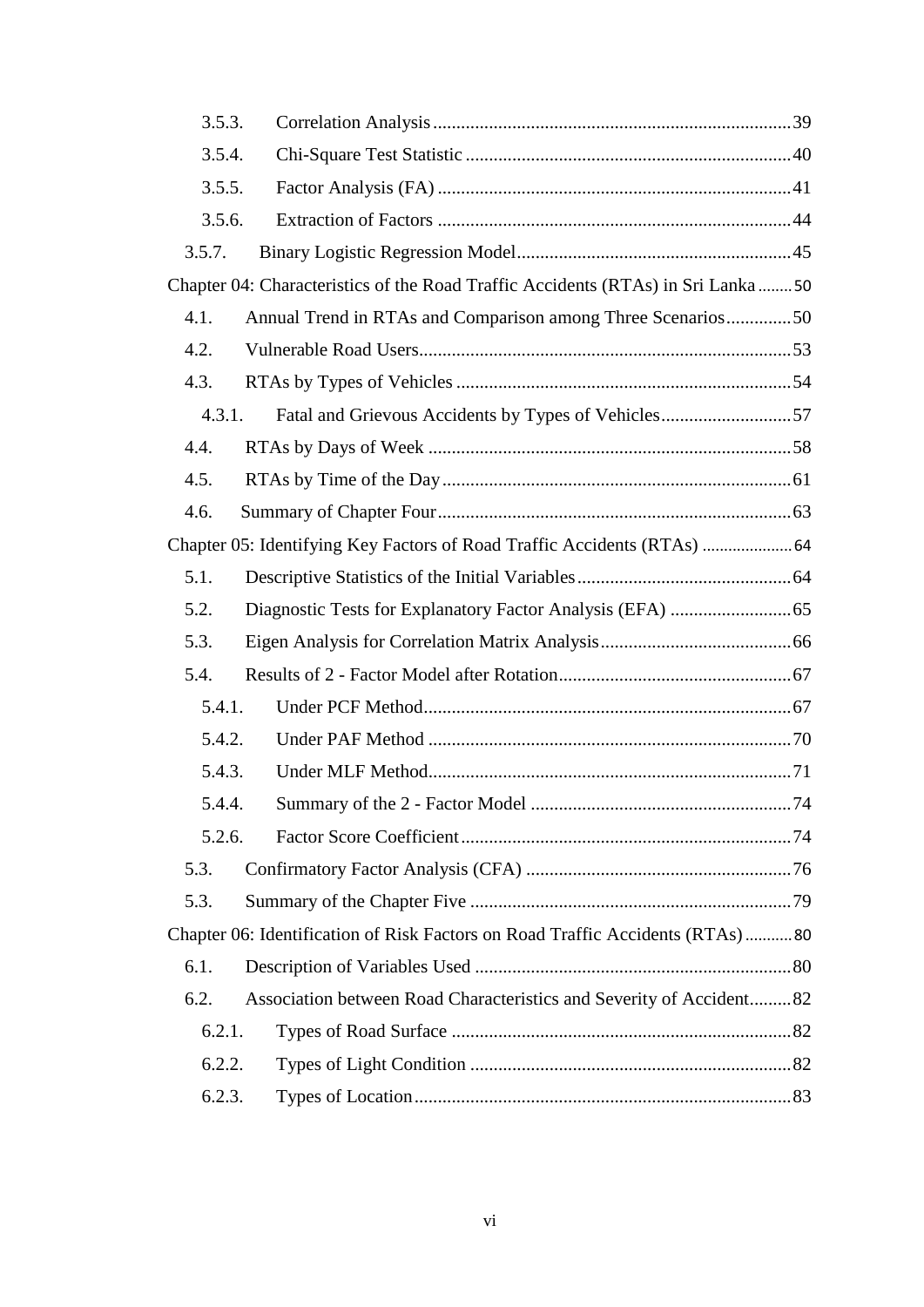| 6.3.   | Association between Time, Environmental Characteristics and Severity of |  |
|--------|-------------------------------------------------------------------------|--|
|        |                                                                         |  |
| 6.3.1. |                                                                         |  |
| 6.3.2. |                                                                         |  |
| 6.3.3. |                                                                         |  |
| 6.3.4. |                                                                         |  |
| 6.4.   | Association between Vehicle Characteristics and Severity of Accident 85 |  |
| 6.4.1. |                                                                         |  |
| 6.4.2. |                                                                         |  |
| 6.4.3. |                                                                         |  |
| 6.5.   | Association between Human, Accident Characteristics and Severity of     |  |
|        |                                                                         |  |
| 6.5.1. |                                                                         |  |
| 6.5.2. |                                                                         |  |
| 6.5.3. |                                                                         |  |
| 6.5.4. |                                                                         |  |
| 6.5.5. |                                                                         |  |
| 6.6.   |                                                                         |  |
| 6.4.   |                                                                         |  |
|        |                                                                         |  |
| 7.1.   |                                                                         |  |
| 7.2.   |                                                                         |  |
| 7.3.   |                                                                         |  |
|        |                                                                         |  |
|        |                                                                         |  |
|        |                                                                         |  |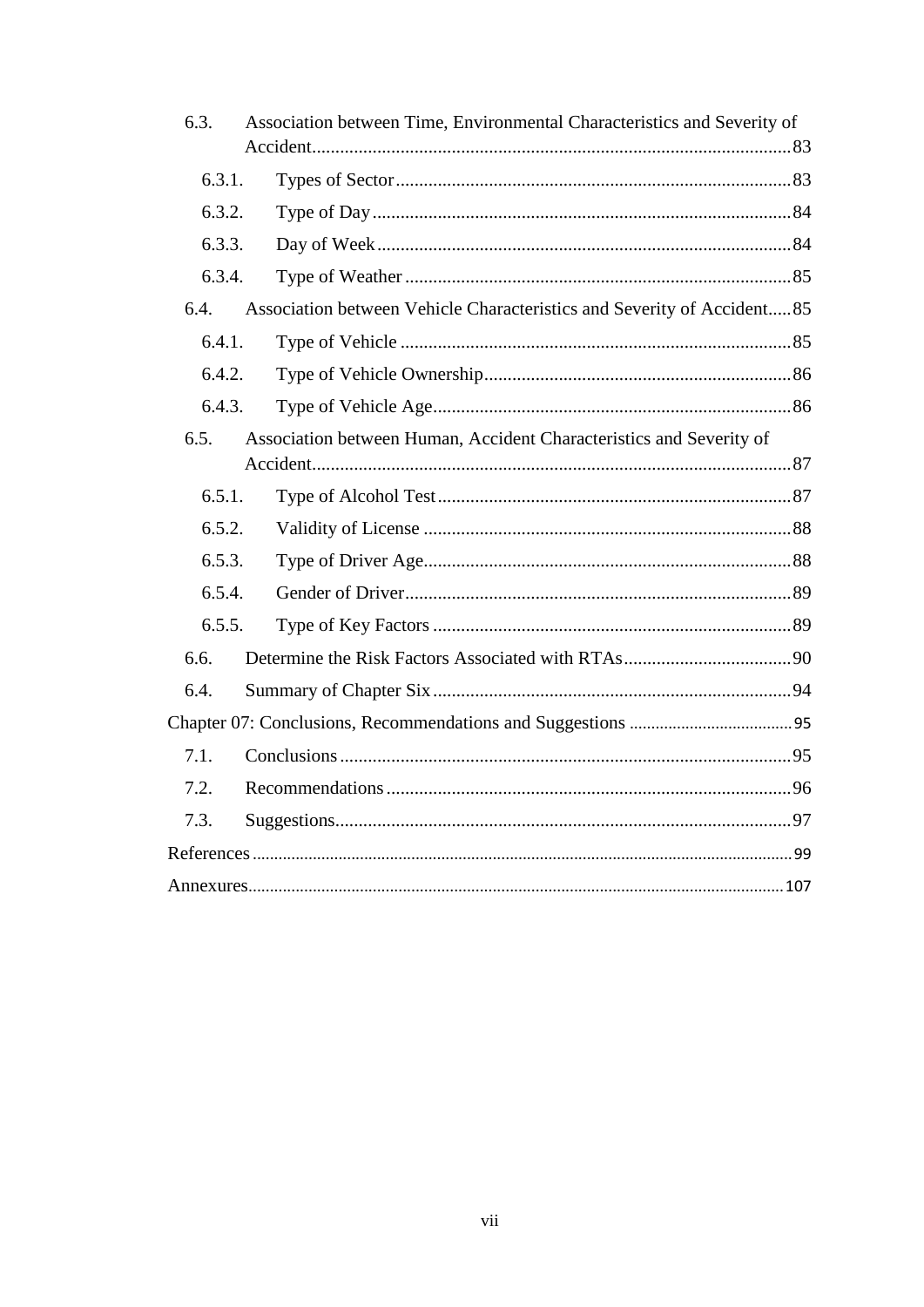#### <span id="page-7-0"></span>**LIST OF TABLES**

| Table 1.1:  |                                                                           |
|-------------|---------------------------------------------------------------------------|
| Table 2.1:  | Percentage of Unintentional Injury Deaths by WHO Regions13                |
| Table 2.2:  | Global Injury DALYs (per 100,000) and Rate Ratios (in parentheses) by     |
|             |                                                                           |
| Table 2.3:  | DALYs for the 10 Leading Causes of the Global Burden of Disease  15       |
| Table 2.4:  | Population and Road Density of Southeast Asian Region Countries  18       |
| Table 2.5:  | Summary of Previous Research done in Different Countries24                |
| Table 2.6:  |                                                                           |
| Table 4.1:  |                                                                           |
| Table 4.2:  |                                                                           |
| Table 4.3:  | Correlation Coefficient between Automobile Population and Number of       |
|             |                                                                           |
| Table 4.4:  | Basic Statistics of Each Scenarios by Types of Vehicles56                 |
| Table 4.5:  |                                                                           |
| Table 4.6:  | Days of Week and Type of Accident in Scenario I 59                        |
| Table 4.7:  |                                                                           |
| Table 4.8:  |                                                                           |
| Table 4.9:  |                                                                           |
| Table 4.10: |                                                                           |
| Table 4.11: |                                                                           |
| Table 4.12: |                                                                           |
| Table 5.1:  | Basic statistics of the RTAs (per year) among the seven categories during |
|             |                                                                           |
| Table 5.2:  |                                                                           |
| Table 5.3:  |                                                                           |
| Table 5.4:  |                                                                           |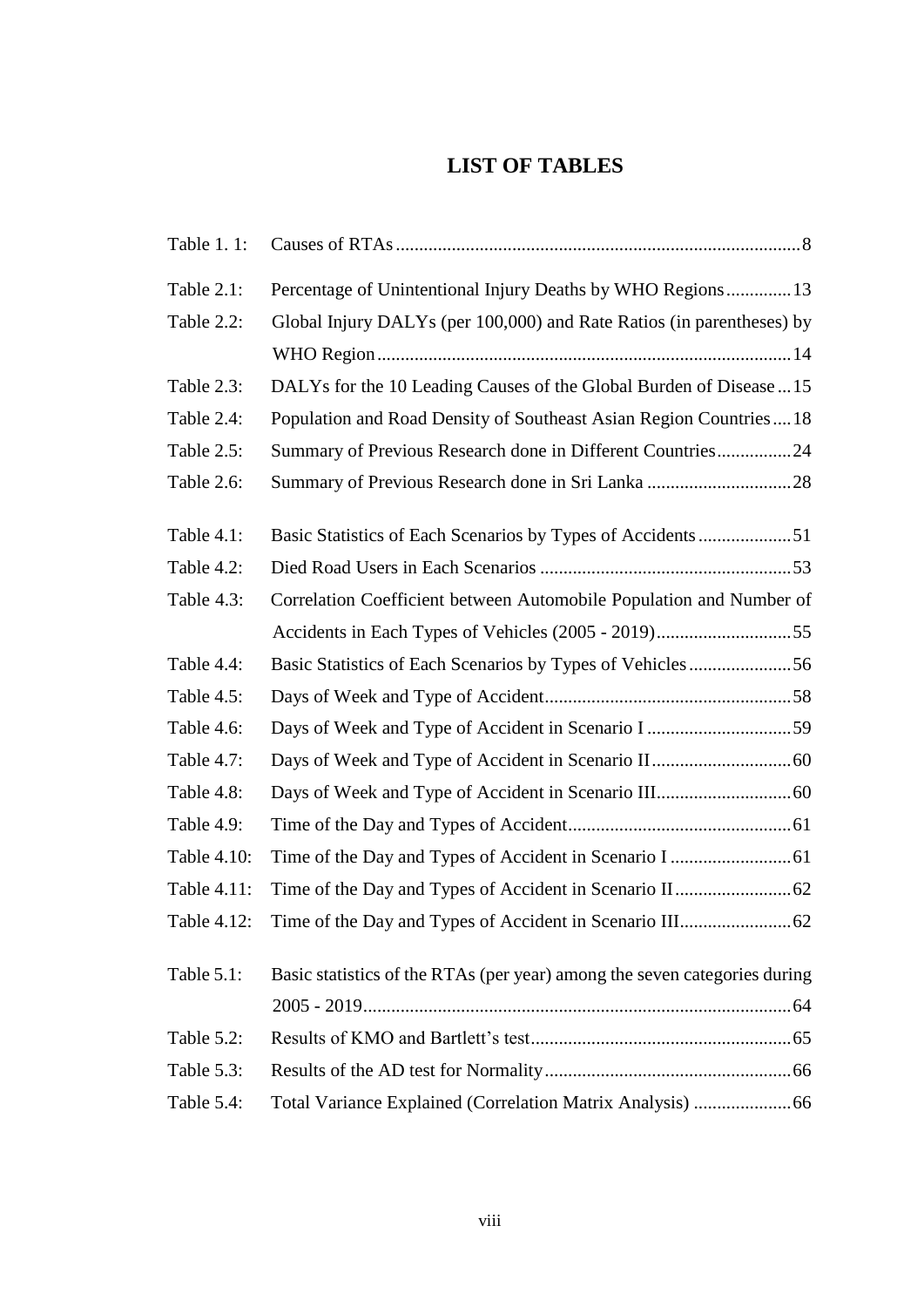| Table 5.5:  |                                                                   |
|-------------|-------------------------------------------------------------------|
| Table 5.6:  | Factor Loadings of 2 - Factor Model (PCF and Quartimax)  67       |
| Table 5.7:  |                                                                   |
| Table 5.8:  | Factor Loadings of 2 - Factor Model Covariance Analysis (PCF and  |
|             |                                                                   |
| Table 5.9:  | Factor Loadings of 2 - Factor Model Covariance Analysis (PCF and  |
|             |                                                                   |
| Table 5.10: | Factor Loadings of 2 - Factor Model Covariance Analysis (PCF and  |
|             |                                                                   |
| Table 5.11: |                                                                   |
| Table 5.12: |                                                                   |
| Table 5.13: |                                                                   |
| Table 5.14: |                                                                   |
| Table 5.15: |                                                                   |
| Table 5.16: | Factor Loadings of the 2 - Factor Model (MLF and Varimax) 72      |
| Table 5.17: | Factor Loadings of the 2 - Factor Model (MLF and Quartimax) 73    |
| Table 5.18: | Factor Loadings of the 2 - Factor Model (MLF and Equamax) 73      |
| Table 5.19: |                                                                   |
| Table 5.20: | Factor Score Coefficient of Selected Factors from Varimax (PCF)75 |
| Table 5.21: |                                                                   |
| Table 5.22: |                                                                   |
| Table 5.23: |                                                                   |
| Table 5.24: |                                                                   |
| Table 5.25: |                                                                   |
|             |                                                                   |
| Table 6.1:  |                                                                   |
| Table 6.2:  |                                                                   |
| Table 6.3:  |                                                                   |
| Table 6.4:  |                                                                   |
| Table 6.5:  |                                                                   |
| Table 6. 6: |                                                                   |
| Table 6.7:  |                                                                   |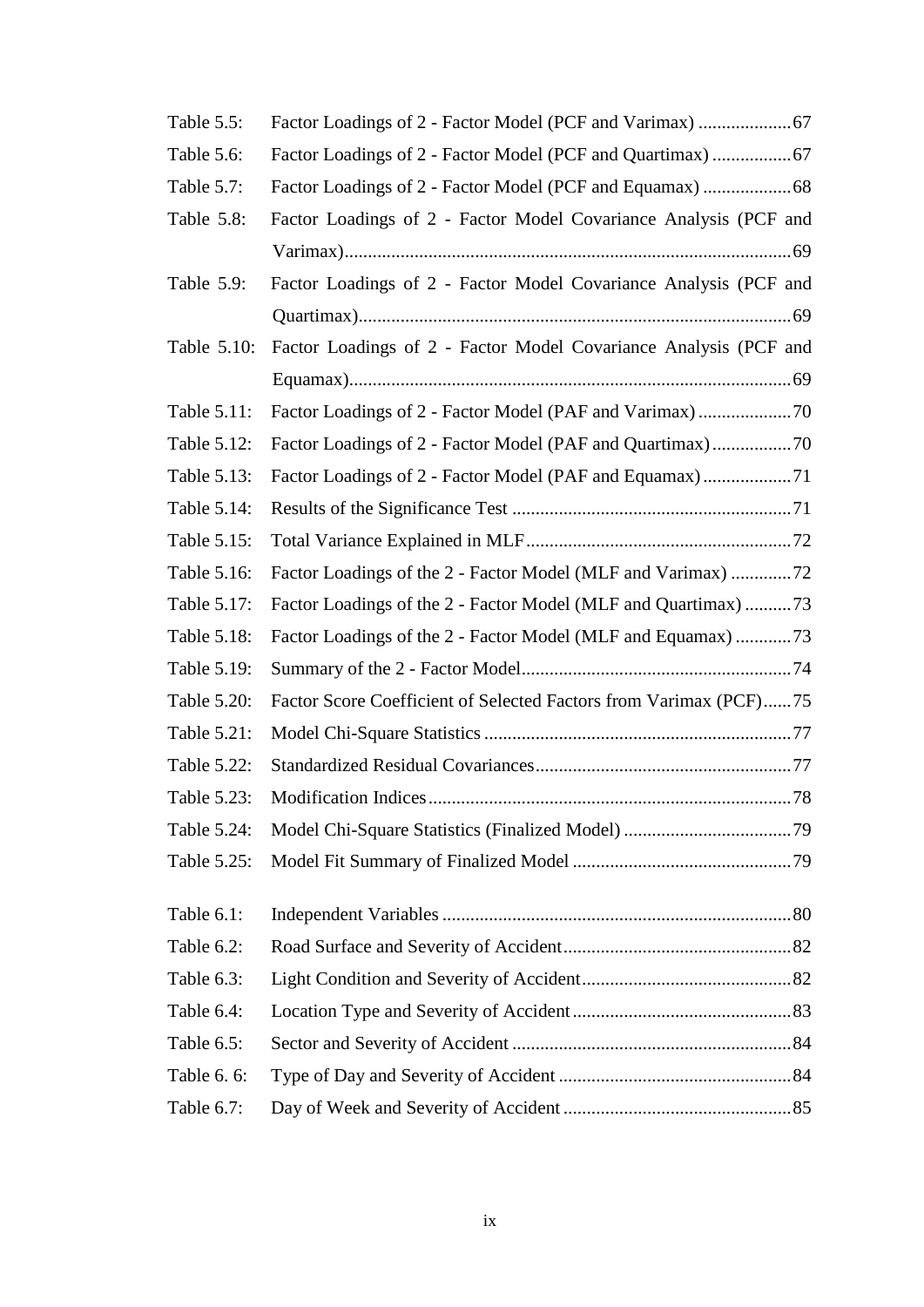| Table 6.8: |  |
|------------|--|
| Table 6.9: |  |
|            |  |
|            |  |
|            |  |
|            |  |
|            |  |
|            |  |
|            |  |
|            |  |
|            |  |
|            |  |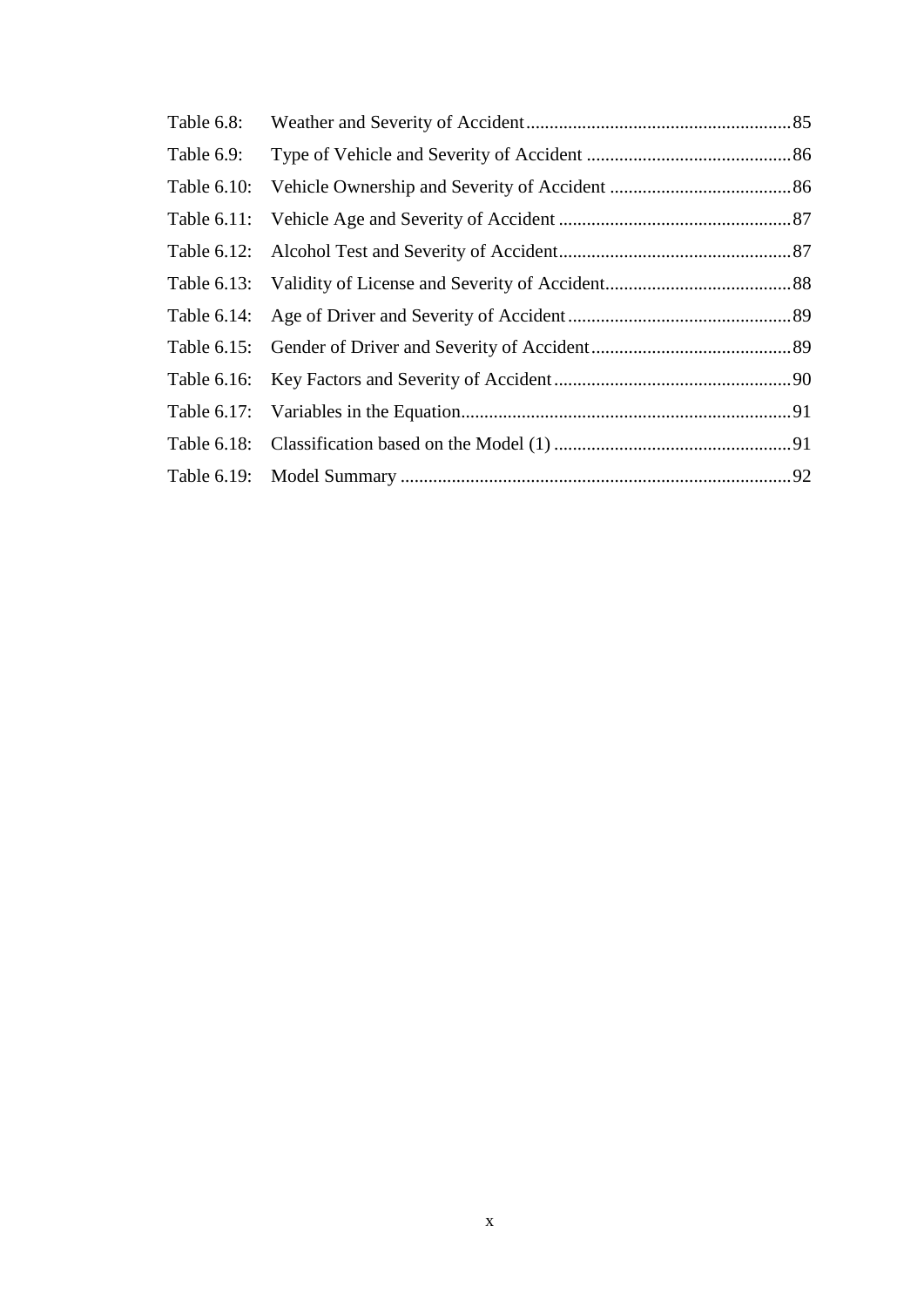### **LIST OF FIGURES**

<span id="page-10-0"></span>

| Figure $2.1$ :  |                                                                                  |
|-----------------|----------------------------------------------------------------------------------|
| Figure 2. 2:    | Unintentional Injury Death Rate by WHO Regions 13                                |
| Figure 2. $3$ : |                                                                                  |
| Figure 2.4:     | Rate of Road Traffic Deaths by Southeast Asian Region 17                         |
| Figure $2.5$ :  |                                                                                  |
| Figure 2.6:     |                                                                                  |
| Figure $2.7$ :  |                                                                                  |
| Figure $3.1$ :  |                                                                                  |
| Figure 4.1:     |                                                                                  |
| Figure 4.2:     | Contributing Percentage of Types of RTAs in each Scenarios52                     |
| Figure 4.3:     | Annual Trend in Fatal & Grievous RTAs in Sri Lanka (2005 - 2019). 52             |
| Figure 4.4:     | Automobile Population in Sri Lanka (30 <sup>th</sup> November 2019) 54           |
| Figure 4. $5$ : | Fatal Accidents Involving Motorcycle, Car and Three-wheel (2005 -                |
|                 |                                                                                  |
|                 | Figure 4. 6: Grievous Accidents Involving Motorcycle, Car and Three-wheel (2005) |
|                 |                                                                                  |
| Figure $5.1$ :  | Standardized Parameter Estimates for 2 - Factor CFA Initial Model  76            |
| Figure $5.2$ :  | Standardized Parameter Estimates for 2 - Factor CFA Finalized Model              |
|                 |                                                                                  |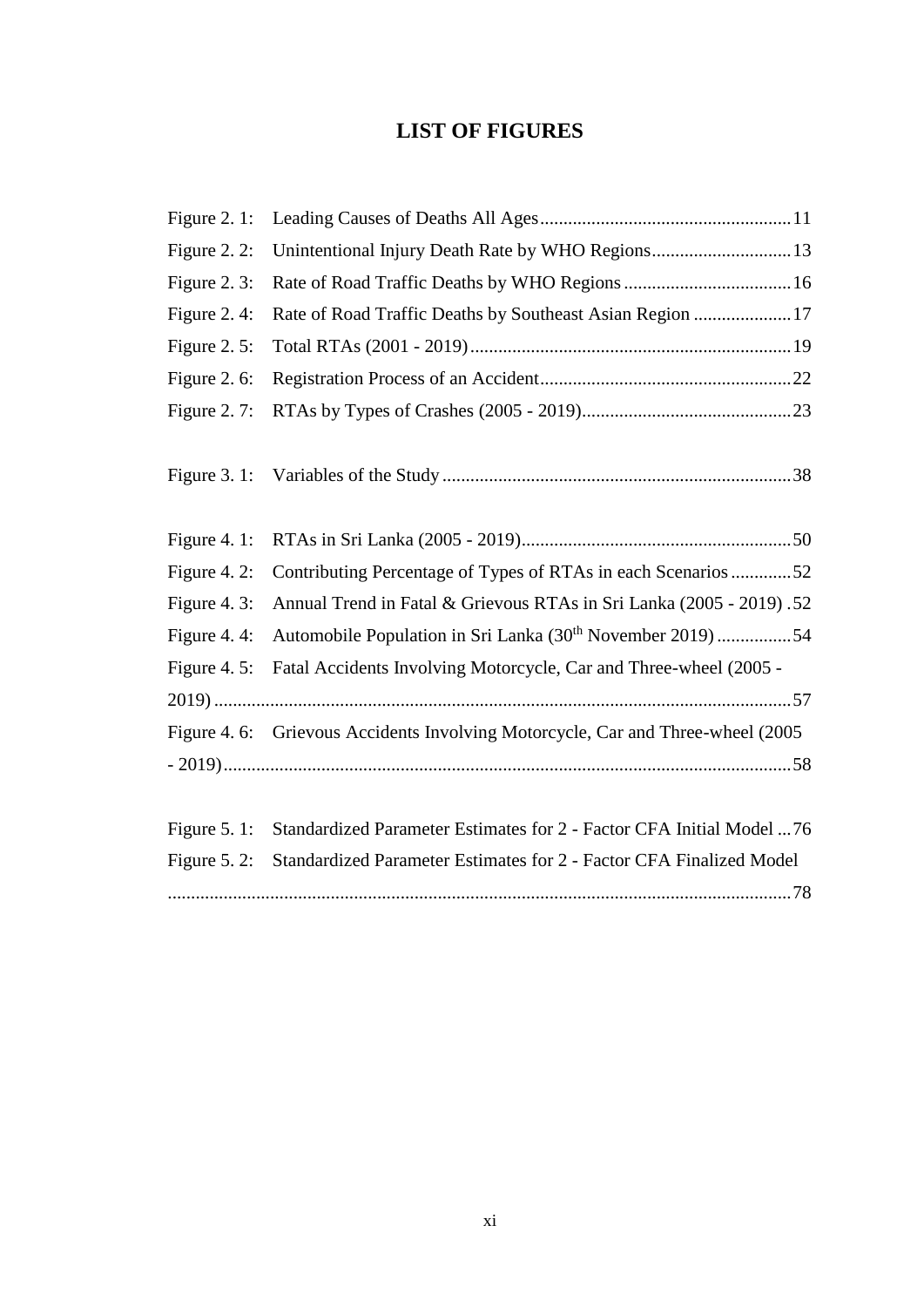### **LIST OF ANNEXURES**

<span id="page-11-0"></span>